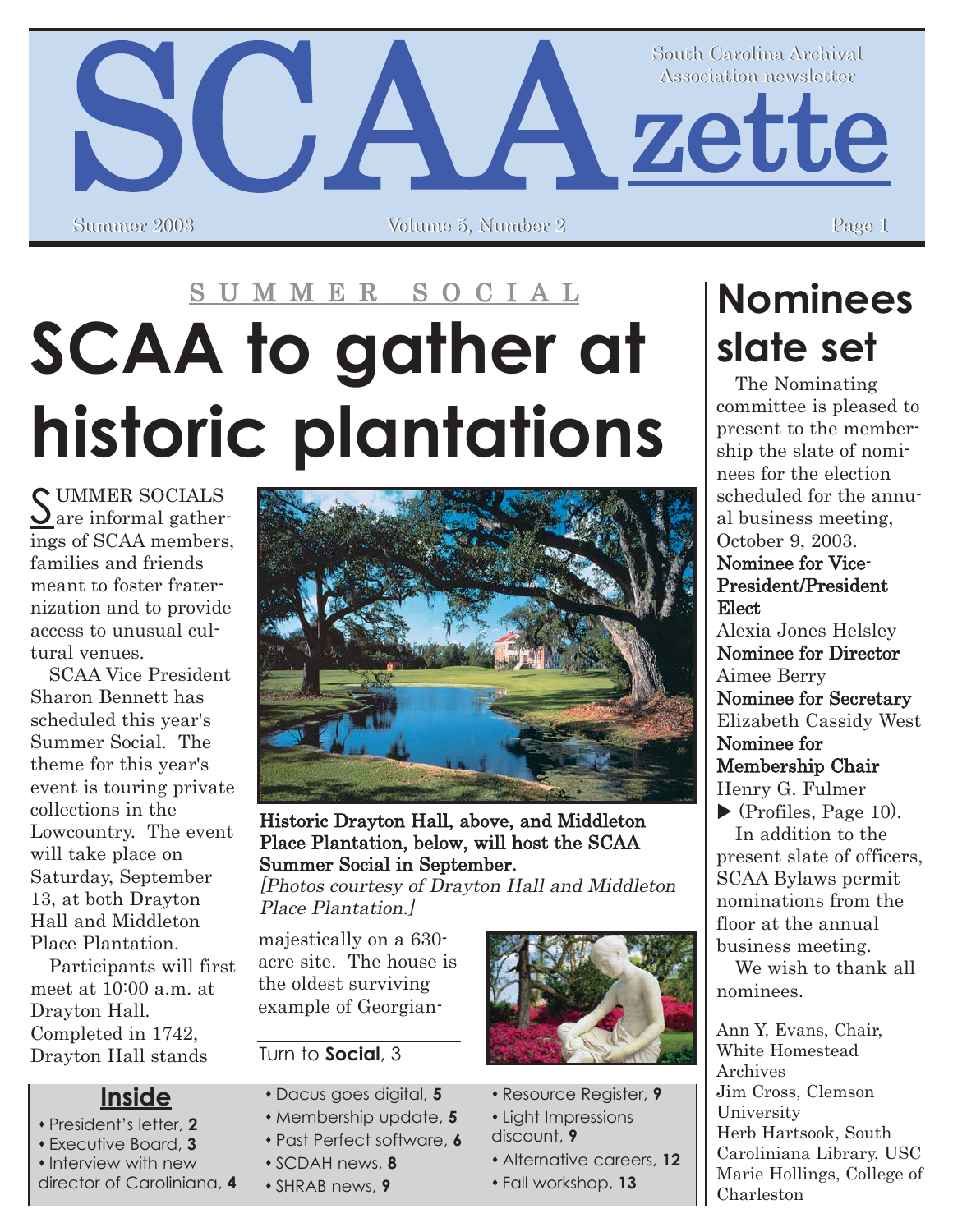# Archive's global relations

HELLO, SCAA Members. I hope that everyone had a good summer and a chance to recharge "vour archival batteries." I firmly believe in the benefits of good "down-time," especially since we are all so frantically busy most of our lives.

I thought you might be interested in two recent incidents at the Crumley Archives that reminded me what a small world we live in, archives-wise and otherwise. They also serve to reinforce the important role that a professional association such as SCAA plays.

Incident number one was a visit from three Russian archivists and librarians who were touring the United States to learn about special collections, professional associations and current issues. I was honored to host them and talk about SCAA and the South Carolina Library Association. The two women and one man work with scientific collections in what is now Kazakhstan, so visiting a religious collection was a different experience for them. A State Department interpreter

### President's **Letter**

accompanied them, although I suspect they had a good working knowledge of English but would not speak it. Since I speak occasionally to tour groups through interpreters, I have gotten the hang of the rhythm you use during the interpretation process and we had a good session, with them quizzing me about various aspects of our collection and about SCAA. We talked about the SCAA web site, constitution and bylaws, program topics, and so on. They even asked me about our problems with the U.S. Patriot's Act. Believe me, I was dumbfounded (and struck by the irony) that three people from the former Soviet Union were concerned about U.S. citizens' freedoms under the U.S. Patriot's Act! All in all, it was an enjoyable cultural exchange. I applaud their efforts to research professional associations. Who knows, but perhaps in some small way, SCAA helped create a sister association in

Kazachstan! The experience certainly made me appreciate all the things I have, including SCAA.

Incident number two revolves around a lady's portrait hanging on the back of the Crumley Archives entrance door. Our staff couldn't identify the lady with a bun and granny glasses, and we liked the unusual frame. So we hung her on the door as a conversation piece in the hopes that a visitor would walk in someday and recognize her. This summer, the two highest-ranking officials of the Lutheran Church in Japan visited the Archives during an American tour. I should explain that South Carolina Lutherans started the Japanese Lutheran church 100 years ago, the Crumley Archives has considerable documentation on this missionary work, and therefore we are a tourist destination for Japanese Lutherans coming to the U.S. These latest two visitors from Japan looked at our "portrait of an unknown ladyî and identified her immedi-

ately as Maude Powlas, a 1930s missionary to Japan from North Carolina. Mystery solved-and from a most unlikely source. Again, it is a testimony to the small world of archives and the way we are all dependent on each other for networking and professional support.

Most people would probably never think that a small collection in South Carolina like the Crumley Archives has an international impact, but we do. And I suspect a lot of the other smaller collections in South Carolina - as well as the larger ones - do too.

Enjoy the rest of the newsletter, and please plan to participate in upcoming SCAA activities - especially the fall workshop/business meeting Oct. 9. During these unpleasant economic times, people associated with Archives need to stick together even more than usual. Remember, ìWe matter to Archives in South Carolina...and beyond."

Jeanette Bergeron jbergeron@ltss.edu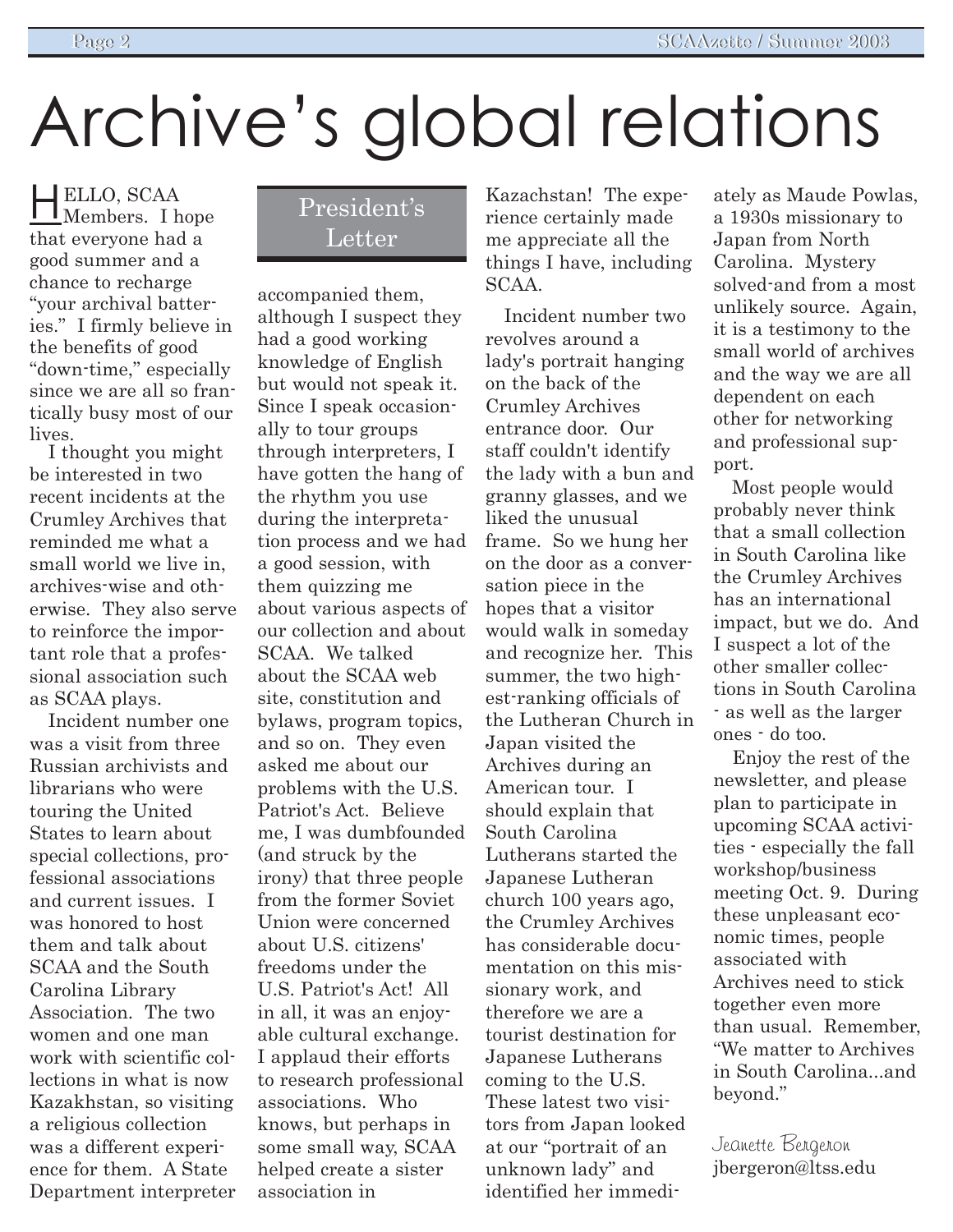#### SCAAzette is now available by email

Distributing our newsletter by email saves the South Carolina Archival Association money that can be used for programming and training.

In addition, members receive email versions of the newsletter approximately two weeks prior to the mail version. To get on board, send your email address to Brian Fahey at bfahey@gibbes museum.org

## **The SCAAzette Editorial Committee**

We're always looking for news! Please contact us with your information.

!**Brian P. Fahey**, Chair Gibbes Museum of Art 843-722-2706 x33 bfahey@gibbesmuseum .org

!**Gina Price White** Winthrop University 803-323-2334 whitegp@winthrop.edu

!**Ben Petersen** University of South **Carolina** 67 Old Well Rd. Irmo, SC 29063 803-366-7859 smokedgoalie@es.com

#### **Executive Board**

**President Jeanette M. Bergeron** Archival Consultant Crumley Lutheran Archives 803-461-3234 jbergeron@ltss.edu

Vice President **Sharon Bennett** The Charleston Museum 843-722-2996 x243 sbennett@charleston museum.org

**Secretary Aimee Berry** South Carolina State **University** 803-536-8646 aimeeberry@scsu.edu **Treasurer Lauren Decker** Sumter County Museum Archives 803-773-9144 scmarchivist@ftc-i.net

■ Director 2002-2003 **Steven D. Tuttle** SCDAH 803-896-6204 tuttle@scdah.state.sc.us

■ Director 2003-2004 **Suzanne Singleton** Francis Marion University 843-661-1310 msingleton@fmarion.edu

■ Membership Officer **Jane M. Brown** Medical University of SC 864-792-2288 brownjm@musc.edu

Past President **Ann Y. Evans** White Homestead 803-547-4557 ext226 whitehomestd@ comporium.net

## **SOCIAL** FROM FRONT PAGE

Palladian architecture in the American South, and it is the only plantation house on the Ashley River to survive the Revolutionary and Civil wars intact. Drayton Hall is a National Trust historic site and an accredited, but rather unique, museum. The building is still without running water, electric lighting, or central heating. The preservation of the house extends to its guests a sense of timelessness and continuity. The structure is a time capsule of two and a half centuries of American history, which is interpreted through

architecture, oral history, archaeology, and historical records. Assistant Director Wade Lawrence will give participants a behind the scenes look at the facility and will describe a recently completed grant-funded digitization project.

Around noon, participants will travel to Middleton Place for a "plantation style" lunch. Middleton Place Plantation is a National Historic Landmark and a carefully preserved 18th-century plantation that has survived revolution, Civil War, and earthquake. The House Museum, built by Henry Middleton in 1755 as a gentlemen's guest quarters, is

the only surviving portion of the three-building residential complex that once stood overlooking the Ashley River. The plantation was home to four important generations of Middletons, beginning with Henry Middleton, President of the First Continental Congress; Arthur, a signer of the Declaration of Independence; Henry, Governor of South Carolina and an American Minister to Russia; and Williams, a signer of the Ordinance of Secession. Following lunch, hosts Mary Edna Fraser and Barbara Doyle will provide a tour of the site archives. Misses Fraser and Doyle will provide participants a sneak peek at their outstanding collection of Middleton Family materials as well as address the challenges of preserving such materials in an historic structure. After, Participants are welcome to tour the gardens, but admission to the non-archival areas of the house will require normal house tour fees.

Cost for the Summer Social, including admission and lunch, is only \$30 All proceeds will go to the SCAA Scholarship Fund.

Interested members should contact Sharon Bennett at 843-722- 2996 ext. 243 or sbennett@charlestonmuseum.org.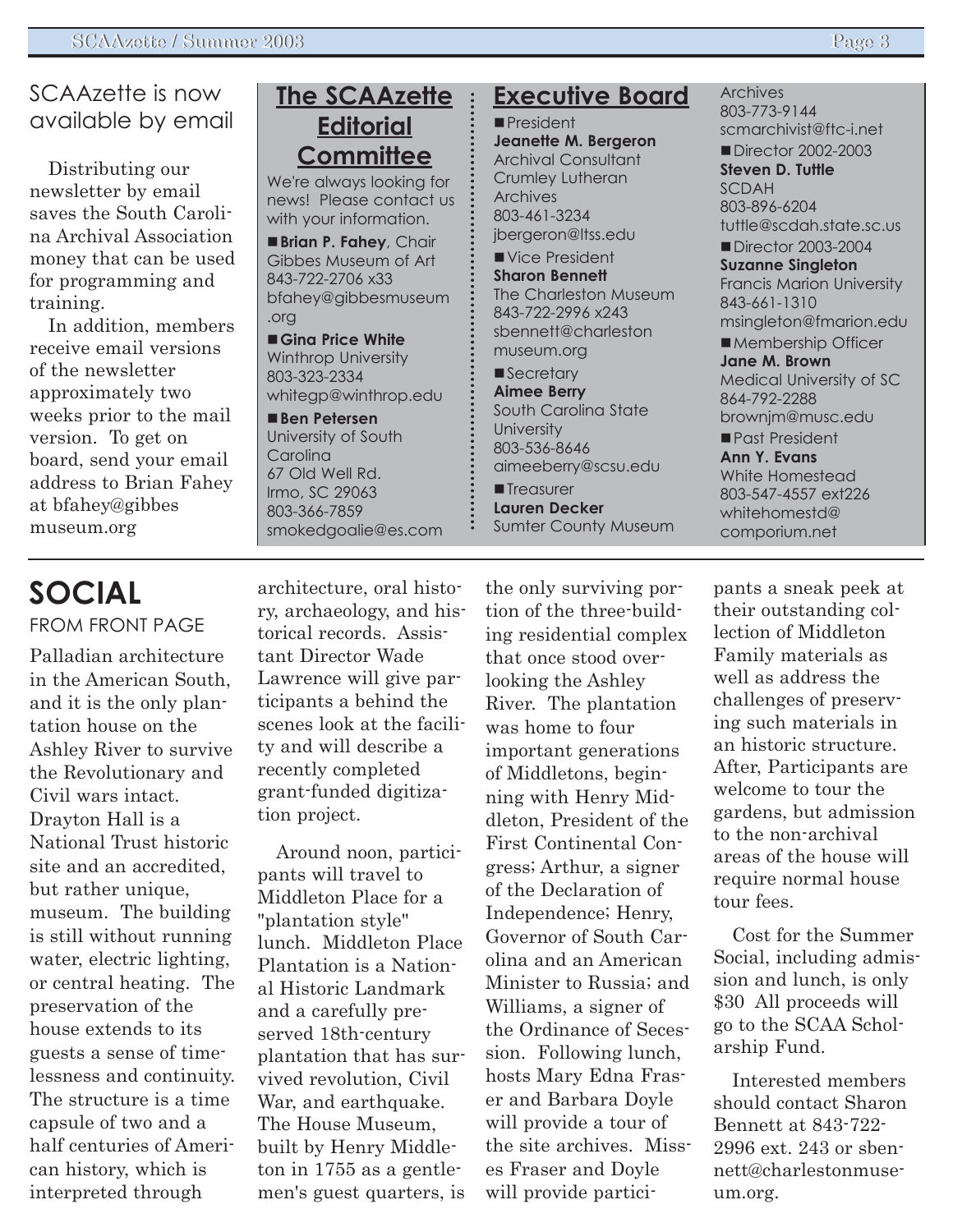# Caroliniana's new director

n July 1, SCAA member Herbert J. Hartsook became the new director of the South Caroliniana Library in Columbia, one of the state's leading archives. SCAA President Jeanette Bergeron interviewed Herb for a special SCAAzette report on his new role.

SCAAzette: What is your new official title and when did your new duties start?

Hartsook: On July 1, 2003, I succeeded Allen Stokes as Director of the South Caroliniana Library. I am only the Library's fourth director in its sixty plus year history.

SCAAzette: Tell us about the previous work you've done at South Caroliniana.

Hartsook: I succeeded Allen as head of the Library's Manuscripts Division in 1983 and became our first Curator of Modern Political Collections when we inaugurated the division in 1991. I always wanted to be associated with a university based special collections repository and working at the

#### **Contact**

Herbert J. Hartsook can be reached at South Caroliniana Library, University of South Carolina, Columbia, SC 29208, (803) 777 3131, Fax (803) 777 5747, HERB@gwm.sc.edu.

Caroliniana has been everything I hoped for in my career.

SCAAzette: Tell us about your training and other professional work before you joined the Library.

Hartsook: I hold a BA and MA in History The Administration of Archives from the University of Michigan. I worked my way through graduate school at the University's Bentley Historical Library, chiefly processing manuscripts collections. In 1979, I joined the S.C. Department of Archives and History and for four years headed a project arranging and describing early records of the General Assembly.

SCAAzette: What is the one thing that you are most proud of accomplishing so far at USC?

Hartsook: I am most

proud of our success in developing Modern Political Collections into a nationally recognized model of its kind.

SCAAzette: Describe the challenges of being a new director at a time when the State of South Carolina is so strapped for money.

Hartsook: Obviously, the difficult budget climate is having an impact on the Library. As I write this, three of the Library's eight faculty positions are vacant. We've already cut most of the discretionary items in our budget, and 2003 2004 could be painful for us. Thankfully, we have strong support from the leadership of the University, University Libraries, and the University South Caroliniana Society. This may sound trite, but we'll weather this and come out as we went in, one of the finest special collections repositories in the country.

SCAAzette: What role do you envision an organization like SCAA playing in the future of your library (and similar institutions)? And

on a more personal level, what does SCAA membership mean to you?

Hartsook: SCAA provides valuable opportunities for South Carolina archivists to get to know one another and eventually it should engender important cooperative projects among the state's archival institutions. Archivists shouldn't operate in a vacuum. The Caroliniana is a small shop and the connections made with our peers throughout the state provide valuable avenues to solicit feedback and ideas from others who may be more expert in one or another area of our work.

SCAAzette: When you are not being an archivist, what other interests do you have?

Hartsook: I enjoy golf, and my son Ted and I are active in Scouting.

SCAAzette: Who is your hero, and why?

Hartsook: Ted is named for Theodore Roosevelt. I can think of few people who lived life so fully. He left an important legacy and serves still as a remarkable role model.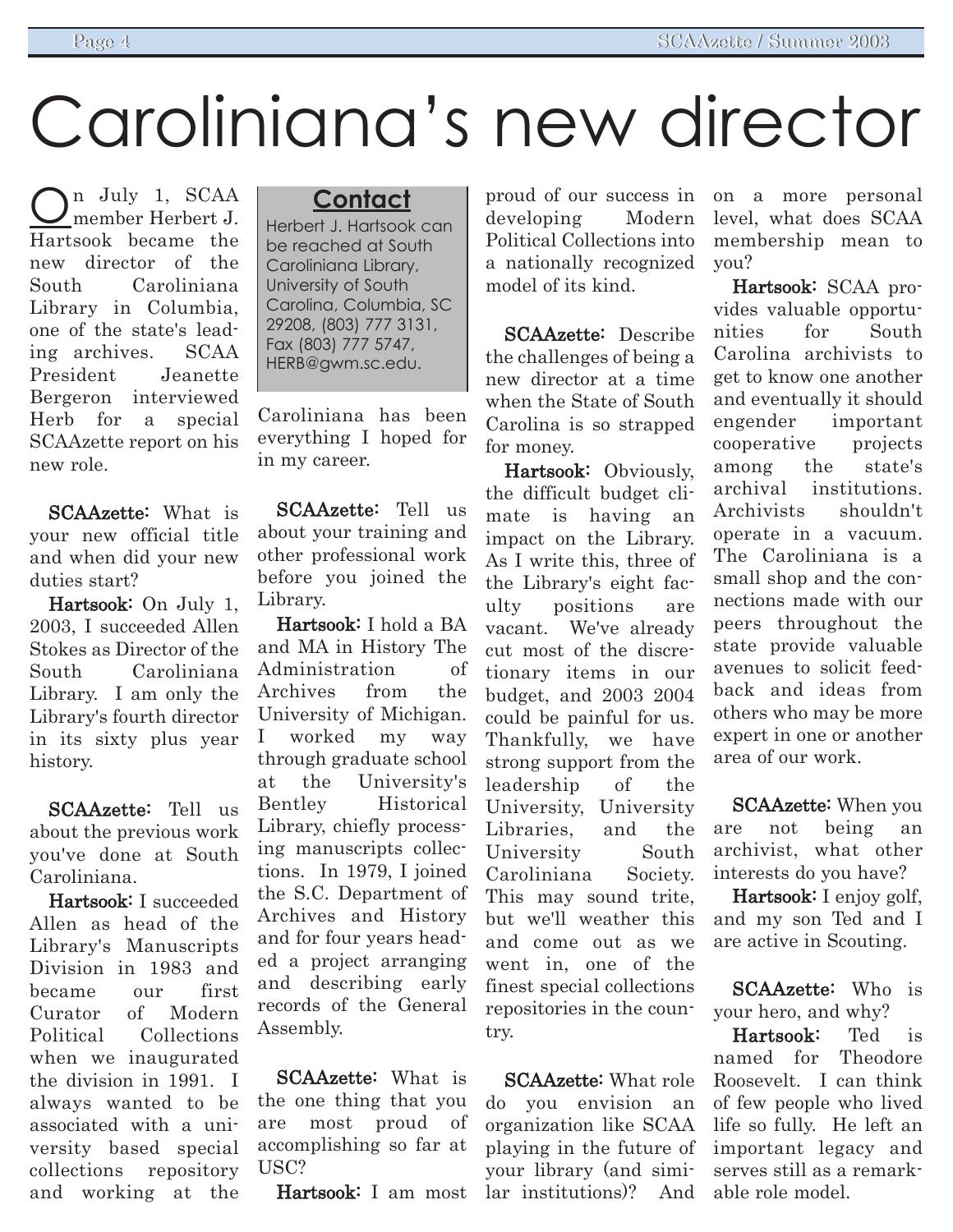# **SCAA membership continues to grow with your help**

As of July 15, 2003, SCAA has 128 members, a modest increase since last quarter. Please note that, in accordance with association bylaws, membership is for the calendar year, January-December. It pays to join early in the year!

Membership directories were mailed June 7. If you hear from col-

### **Membership Directory Updates**

**Aaron W. Marrs** 506A South Beltline Blvd. Columbia, SC 29205- 4208 803-782-2745 marrs@infoave.net

Nancy Piester S.C. Dept. of Archives & **History** 8301 Parklane Rd. Columbia, SC 29223 803-896-5133 piester@scdah.state.sc.us

leagues that they did not receive a newsletter or directory, suggest that they contact SCAA Membership Officer Jane Brown to renew their membership. Dis-

tribution is only to members who have paid dues. Also, please use the provided form to encourage others to enjoy the benefits of SCAA membership.

Please advise Membership Officer Jane Brown of changes in your contact information for the association's directory.

# Winthrop's Dacus Library goes digital

 $ROCK HILL, S.C.$   $-$ More than 25,000 photographs, maps and postcards will be available to Winthrop's Dacus Library patrons over the next few months as staff members and students make the pictures available online.

ìMost of these items are from collections that haven't been seen until now," said Mark Herring, dean of the Dacus Library at Winthrop University. "Because we have such a small archives staff, we couldn't provide a lot of public access, and

### **SCAA 2003 Membership Form**

(Membership is for January-December 2003)

#### **Membership categories**

[Check the appropriate one(s), including subject sections if you are interested]:

| Regular: \$15 per year __________ i                                                                       | <b>Optional sections</b><br>(free): |
|-----------------------------------------------------------------------------------------------------------|-------------------------------------|
| Student: $$15$ per year $\_\_\_\_\_\_\_\$                                                                 | College/University                  |
|                                                                                                           |                                     |
|                                                                                                           |                                     |
| $Institution: \_\_$                                                                                       |                                     |
|                                                                                                           |                                     |
|                                                                                                           |                                     |
|                                                                                                           |                                     |
|                                                                                                           |                                     |
|                                                                                                           |                                     |
| I am interested in serving on committee(s).<br>(Awards, Nominations, Editorial, Membership, Pro-<br>gram) |                                     |
| Mail to: Jane McCutchen Brown                                                                             |                                     |

Waring Library, MUSC 175 Ashley Ave., Box 250181 Charleston, SC 29425

people had to know what they were looking

Herring expects there will be much interest in this new online service from researchers, genealogists and historians. Winthrop's archives are filled with materials relating to the

for."

Catawba Indians, preand post-Civil War photographs and women's history in Southern states. It also has nearly 200 glass photo plates of Rock Hill and York County dating back to the 1800s from one of the countryís earliest commercial photographers, John R.

Turn to **Dacus**, 11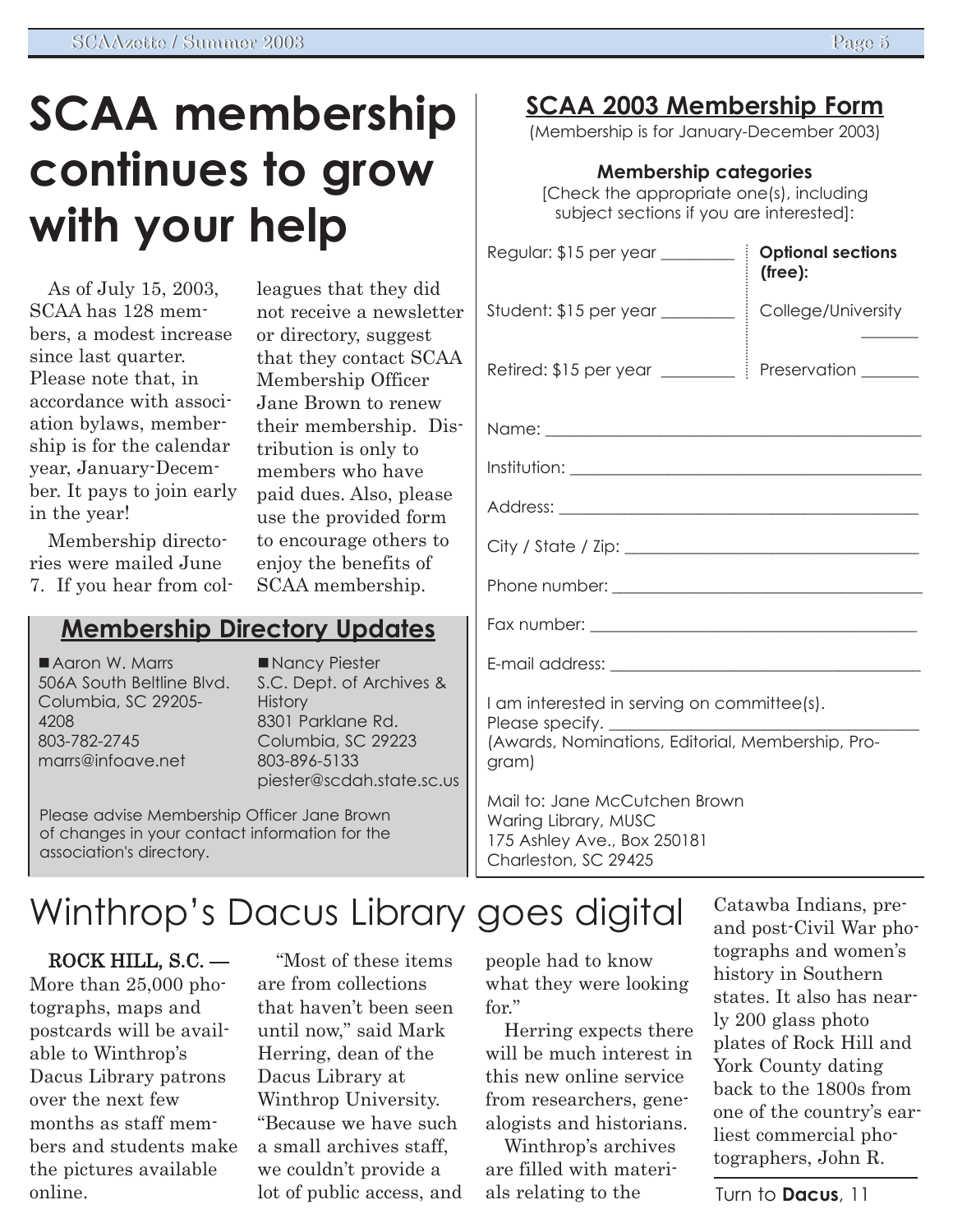# **Past Perfect: All things to all institutions?**

**BY ZINNIA WILLITS** *Gibbes Museum of Art*

I Perfect Museum Soft-T SEEMS that Past ware has become an increasingly popular topic of conversation among museum, archive and library professionals in South Carolina. Discussions about the software's pros and cons have turned up on listservs, workshops covering the system's basic functions have been held and well attended and a general cry for more information about Past Perfect has been heard across the state. If you are among the many who would like to know more about this system and what it can do for your institution, this article should provide at least a few answers to your questions.

The Pastime Software Company, parent of Past Perfect, was founded in 1996 with the mission to create affordable software products for museums. Although initially marketed to the museum community, over the

years, Past Perfect has conformed to the most current standards for cataloging historic objects, art, natural history and archaeology collections, as well as archive, library and photograph collections. It is an ideal automated collection management tool, allowing the user to easily and efficiently input data and track an object or collection from the moment it enters an institution. Various catalog screens are built in to the system so the user can record information in media specific fields. Catalog screens for objects, art, natural history, archives, library and photographic material are standard program features and include basic information about an object including description, condition and location. These screens also offer the user the opportunity to create custom fields to fit the needs of their

Other standard Past Perfect features include

collection.

### **S.C. Past Perfect Users**

■ Anderson County Museum, Anderson **Beaufort County** Library, Beaufort **Bluffton Historical** Preservation Society,

- Bluffton
- **Brookgreen Gardens,** Murrells Inlet
- **Camden Archives &** Museum, Camden
- Carolina Cup Racing Association, Camden
- Catawba Cultural Preservation, Rock Hill
- **Charleston Museum, Charleston**
- **Citadel Archives &** Museum, Charleston **City of Charleston, Charleston**
- **Clemson University -**Historic Properties Trustee House, Clemson
- College of Charleston
- RSS Library, Charleston
- Colleton Museum, **Walterboro**
- 
- County of Horry,
- Conway Diocese of Charleston
- Archives, Charleston
- **Edisto Research**

screens that keep track of incoming and outgoing loan items, new accessions, donor information, deaccessioned works as well as institutional memberships. Several forms are built into the system including a standard Deed of Gift template that incorporates the appropriate "legalese" necessary for transferring an object to your collection

- Center, Blackville
- **E** Furman University, **Greenville**
- **Hartsville Museum, Hartsville**
- **E** Historic Charleston Foundation, Charleston
- **Historic Columbia**
- Foundation, Columbia **I** Historic Greenville
- Foundation, Greenville
- **Kaminski House**
- Museum, Georgetown
- Middleton Place
- Foundation, Charleston
- **Patriots Point Museum.** Mount Pleasant

**South Carolina** Department of Public Safety, Columbia

- **South Carolina Park** Recreation, Union
- **South Carolina State** Parks, Columbia
- White Homestead, Fort Mill

### **Contacting Past Perfect**

Sales, Support & Training: 300 North Pottstown Pike Suite 200 Exton, PA. 19341 800-562-6080 610-363-7845 fax

and a Temporary Deposit form that can be used to record information about incoming collections until a proper Deed of Gift is signed. Past Perfect also comes equipped with The Revised Nomenclature for Museum Cataloging: A Revised and Expanded Version of Robert G. Chenhall's System for

Turn to **Past Perfect**, 7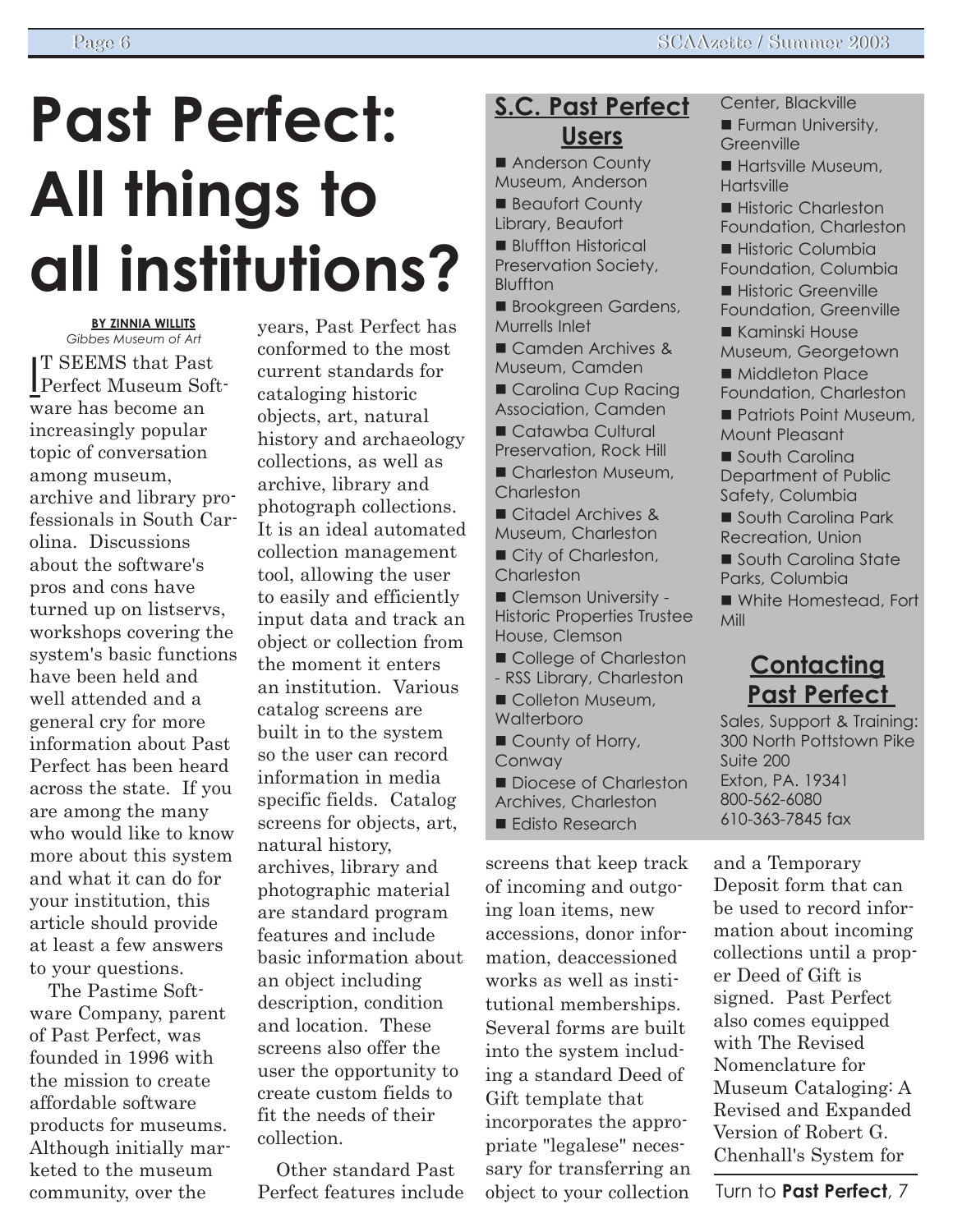#### **PAST PERFECT** FROM PAGE SIX

Classifying Man-Made Objects. This standard lexicon organizes objects into eleven categories and 100 sub-categories. The system will check object names against this approved list to make sure data entry is consistent. However, as with many other areas of Past Perfect, the system is flexible and allows one to revise and add to the lexicon in order to fit particular needs. (Some collections may have "unique" objects that Chenhall did not get around to categorizing!)

All of the features mentioned come with the Past Perfect Basic Program package available for the low price of \$795.00 (only \$636 if your institution is a member of the American Association of State and Local History). This is the most affordable professional collection management database specifically built for general museum collections (which include archival and library material) on the market. Other systems may cost you thousands of dollars. (I notice most of the other "big name" systems do not even list prices on their

#### The price is right and the system is flexible enough to conform to the needs of a variety of institutions.

websites.) Another wonderful feature of Past Perfect is the affordable price for system support (which we all need from time to time). Past Perfect support costs around \$300 per year as opposed to the \$1000+ fee other companies charge. In addition, the Past Perfect website (www.museumsoftware.com) offers everyone the opportunity to chat with other Past Perfect users in a free access e-mail discussion forum where people can ask questions about the software or post system tips that others may want to know. The website also offers users free software upgrades, a monthly enewsletter and notices regarding regional training sessions.

Other Past Perfect features available for purchase include Virtual Exhibit, a program that will instantly convert collection records and images stored in Past Perfect to HTML for posting on the Worldwide Web; Digital Imaging, which gives the user the power to acquire and attach multiple images to catalog records; Scatter Gather, a unique feature that allows an institution to enter data into Past Perfect on two or more computers that are not connected by a network; a Barcode Printing feature whereby Past Perfect can generate barcode labels in a variety of formats (including common formats, Code 128 and Code 39); and ezMARC, a feature designed to import and export records from MARC 21 to Past Perfect and vice versa. Past Perfect and its additional features are easy to install and can be loaded on to a computer via floppy disk or cd-rom. Hardware requirements needed to install the system are available on the website as is a free downloadable trial version.

My own experience with Past Perfect has been varied. I have used the system at a history museum, entering a wide variety of items from historic post cards to modern televisions (don't ask.) I have also used the system in a library special collections department, mainly for photographs and occasionally for

archival collections. Finally I have used Past Perfect in an archive to keep track of the erroneous objects that seem to find their way into all archival repositories. Several months ago I presented a workshop about Past Perfect's basic features and uses to a group of individuals from across the state. I was surprised by the variety of institutions represented. The diversity of the group impressed upon me the fact that the system is flexible enough to work in many settings. The popularity of the session and array of thoughtful questions posed by participants reaffirmed the need for future workshops addressing specialized aspects of the system.

Is Past Perfect all things to all institutions? I'll leave that to you to decide. In my personal opinion, Past Perfect is a simple, solid collection management tool. The price is right and the system is flexible enough to conform to the needs of a variety of institutions. Request a trial version of Past Perfect, see if it will work for you. attend future workshops, and ask questions...I don't think you will be disappointed.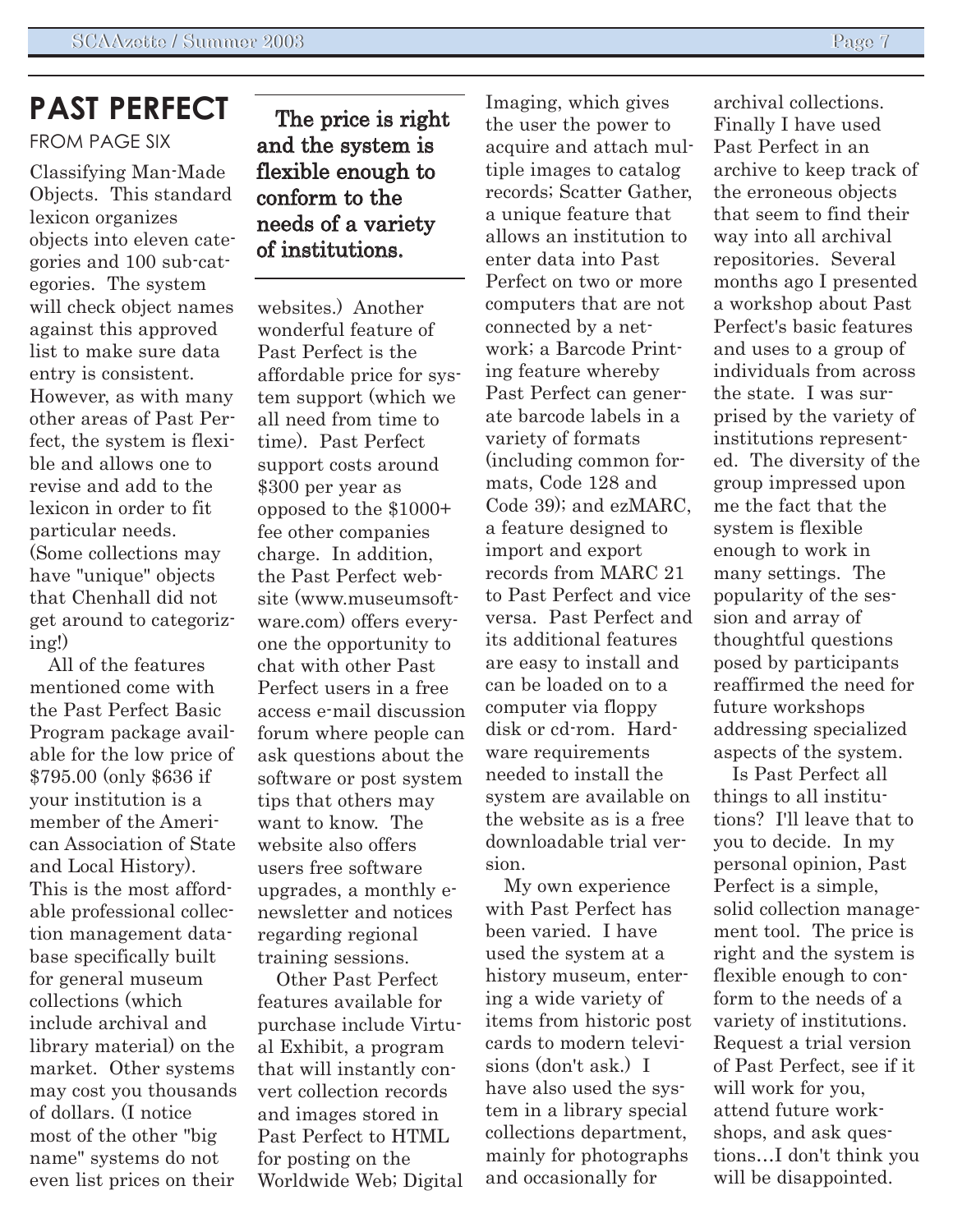News from the S.C. Department of Archives and History

#### Staff Reductions Continue

Four Archives and Records Management Division staff members recently left the Department as part of a voluntary separation program: a state government records analyst, two local government records analysts, and a microfilmer. This brings to seventeen the number of Division staff members lost as a result of the budget cuts in state government over the past three fiscal years.

#### Electronic Records Project Archivist Hired

The Archives recently hired a project archivist for its NHPRC-funded electronic records program development project (for an online copy of the proposal, see: http://www.state.sc.us/s cdah/ergrant2003toc. htm).

Donald Chalfant joined us on July 17. He is a recent MLS graduate of the University of North Carolina-Chapel Hill. While at UNC, Don had internships at the Environmental Protection Agency Library, Documenting the American South, Presbyterian Historical Society, and UNC-Asheville Special Collections. Don also worked as an electronics technician for eleven years with Eaton/Cutler Hammer (formerly Westinghouse), designing and implementing test procedures and providing assistance and training for less experienced personnel.

Don will be working with the project consultants (one of whom has already visited us) and our in-house project team to conduct pilot projects in state agencies, beginning with the SC Department of Social Services. He attended the June 26 meeting of the State Government Records Advisory Council (http://www.state.sc.us/ scdah/SGRAC062603. htm), which oversees the project.

#### Processing Accomplishments

With the completion of the arrangement and microfilming of the Legislative Petitions (reported in the last issue of the SCAAzette), Archives staff members have been able to devote more time to other duties. This has included processing and describing the records

of Governors Burnet R. Maybank (1939-1941), J.E. Harley (1941- 1942), and R.M. Jeffries  $(1942-1943)$ .

#### SC Archives and History Center: Five Years of Accessions

Since the SC Department of Archives and History moved into the SC Archives and History Center in late April, 1998, archival state and local governments records have been accessioned at a recordsetting rate. Over the past five years, we have accessioned 4,838 cubic feet of paper records and 3,431 microfilm rolls. This represents a more than 18% increase in the Archives' holdings of both paper records (26,736 cubic feet) and microfilm (22,667 rolls) available to researchers.

#### Microfilm Partnership

The Archives has benefited over the past several years from a partnership with the Genealogical Society of Utah (GSU). The GSU, which is interested in increasing its holdings of genealogical records from the states, has placed teams of fulltime volunteer microfilmers with the Archives since early 1999 to microfilm selected county records

(estate files to 1915) and marriage records (to 1950). Archives staff members make contact with the local governments and transfer the records to the Archives and History center for filming by the GSU volunteers. Through this partnership, hundreds of cubic feet of records have been preserved and copies are now available in the Archives' Reference Room for public use.

The Archives/GSU partnership has been extended recently, with the GSU sending volunteers to assist in automating access to the Archives' more than 200,000 rolls of security microfilm. This project will not only improve the inventory control over these vast holdings but also make it easier to identify microfilms for duplication for public use in the Reference Room. Presently, the Reference Room has 22,667 microfilm rolls available for patron use.

■ For further information about SCDAH activities and programs, contact Roy H. Tryon, State Archivist, (803) 896-6120 or tryon@ scdah.state.sc.us.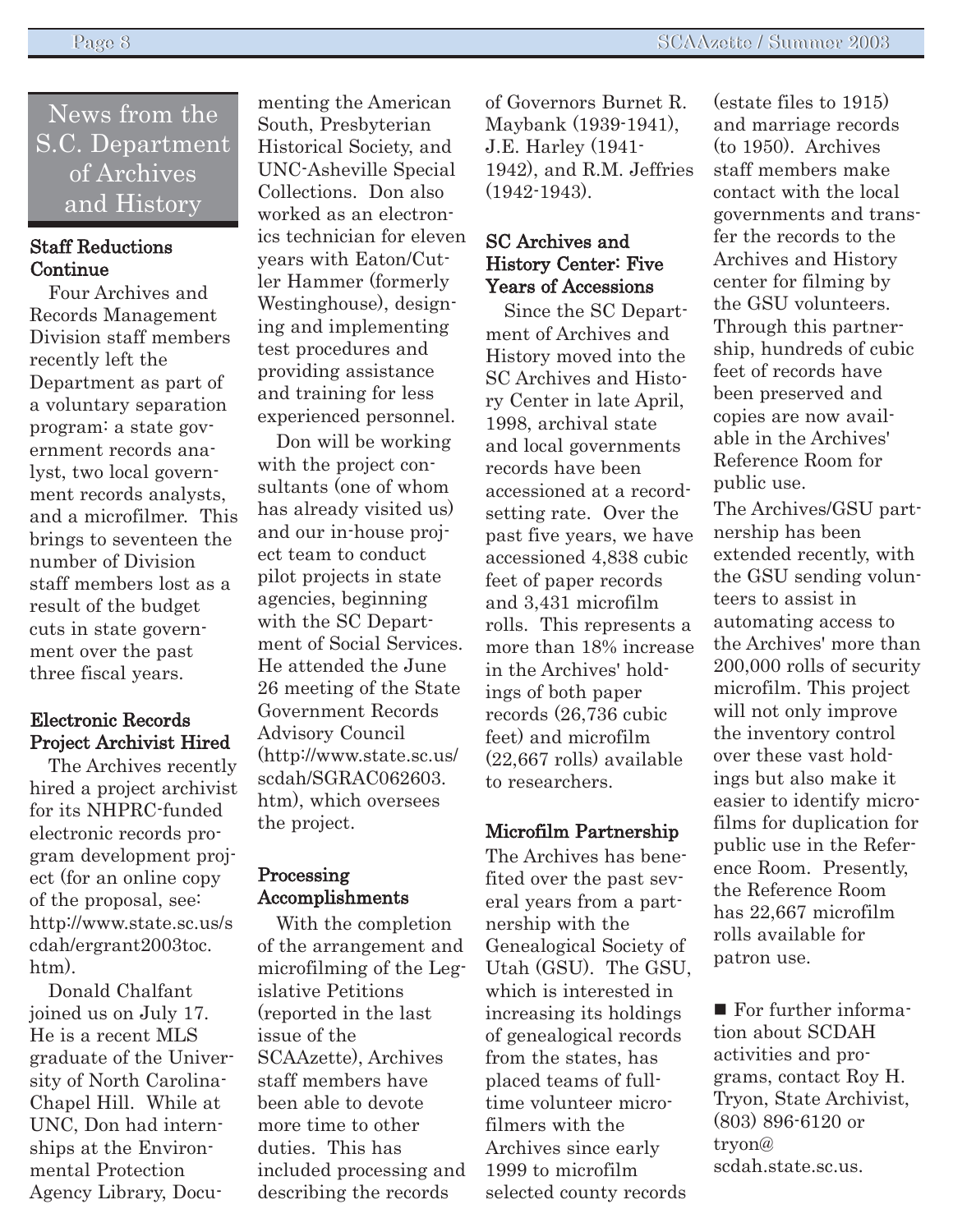# **Resource Register: SCAA's swap shop**

Are there archival materials or supplies that for one reason or another aren't needed in your institution, but another institution might be glad to have? They may be duplicates, surplus, or outside the collecting area of your repository, but worthy of use somewhere else. SCAA has created the Resource

Register program to share materials of an archival nature with another repository. All registered items will be listed in future SCAAzette publications and on the SCAA website for up to one year.

To add your item(s) to the Resource Register, please provide your name, the name of

your organization, your contact information, and a description of the item(s). Send the information to Clara Hodges, Academic Affairs, College of Charleston, 66 George Street, Charleston, South Carolina 29424, or e-mail hodgesc@cofc.edu. A registration form is also available at the SCAA web site.

News from the S.C. State **Historical** Records Advisory Board

#### Regrant Proposal

The Board has submitted to the National Historical Publications and Records Commission (NHPRC) a request for \$100,000 in regrant funds for local governments and repositories of non-government records. If funded, there would be two application cycles: September, 2004, and June, 2005. The NHPRC decision is expected in mid-November, 2003. For a copy of the proposal as submitted to the NHPRC, see: http:// www.state.sc.us/scdah/ regrantprop2003.htm

Notification about the project's funding will be made via the SC Archivists' listserv (SCAC-subscribe@topica.com).

#### Repository Directory Updates

It's been three years since the hard copy and Web publication of the SC SHRAB's Directory of Historical Records Repositories in South Carolina (edited by Jeannette Bergeron). The SC SHRAB needs your help to update the directory. Please review the online entry for your repository (http://www.state.sc.us/ scdah/repository/repositories.htm). If there are changes needed, please contact Melanie Knight at (803) 896- 6114 or knight@scdah. state.sc.us.

■ For further information, visit the SC SHRAB Web site at: http://www.state.sc.us/s cdah/shrab/shrab1.htm

# Light Impressions discount helps scholarship program

Through mid-July SCAA members had spent \$450 with Light Impressions using the special SCAA discount program. The program has earned \$22.50 for SCAA so far.

Keep it going. Wouldn't you like to make your supply budget go 10 percent further? Light Impressions saves SCAA members 10 percent on all Light Impressions orders. What's more, Light Impressions returns a value equal to 5 percent of all SCAA member purchases for SCAA to use in its Scholarship program and other activities. For every \$1,000 SCAA members spend, SCAA gets \$50 back. Considering the number of organizations in SCAA and their overall

annual supply budgets, this program could help fund some nice future benefits for SCAA members and their institutions.

The discount applies to all purchases regardless of how you place your order-mail, telephone, fax and Internet. However, you must mention the special code for SCAA members: Keycode # C1432. For the best service, place your orders directly through SCAA's account manager Kristin Hank, at 800-411-7038, ext. 2357, fax 800-403-5373, or khank @limpressions.com.



http://www.state.sc.us/ scdah/scaa.htm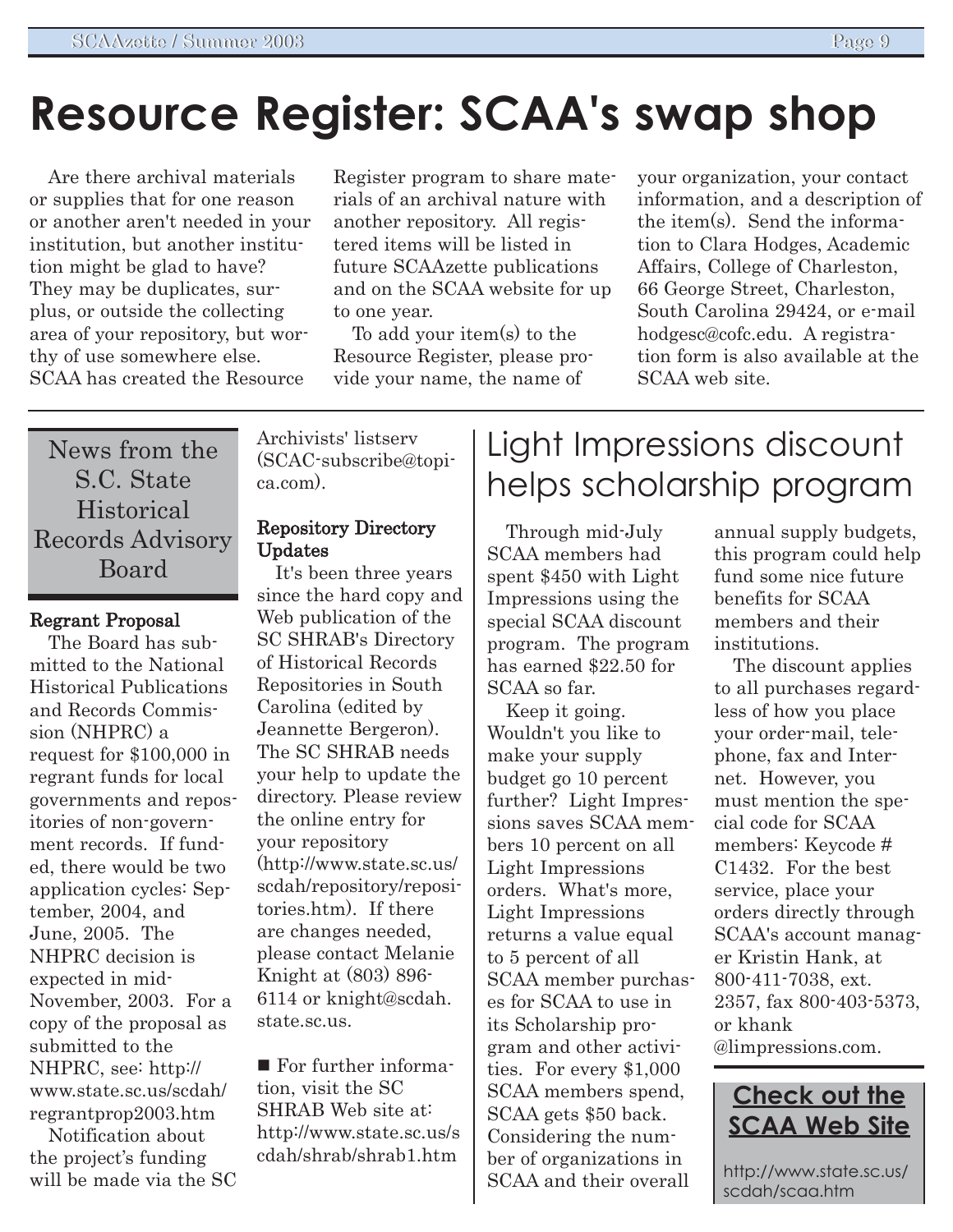### **KNOW YOUR NOMINEES**

#### ALEXIA HELSLEY **Nominee for Vice-President/President Elect**

Alexia is the Director of Special Projects and Editor of the Biographical Directory of the South Carolina House of Representatives.

Alexia joined the South Carolina Department of Archives and History in 1968 and spent twenty years in Reference, including twelve as Supervisor. In addition, she served as Director of Public Programs for eight years and Director of Education for two years. Alexia retired in July 2001 and is currently developing a genealogical guide for the Archives, teaching American History at USC-Aiken, and managing a genealogical and historical consulting business.

### ■ **Experience & Activities**

In addition to the SCAA, Alexia is a member of the Joseph McDowell Chapter of the National Genealogical Society, the Old Darlington Chapter of National Society of the Daughters of the American Revolution, South Carolina Genealogical Society, the South Carolina Council for the Social Studies, and the South Carolina Historical Association. She is also a charter member and current Vice-president of the Henderson County Genealogical and Historical Society. Alexia is former president of Richland Sertoma and church treasurer, deacon, and history committee member of First Baptist

#### Church of Irmo. ! **Publications**

**& Presentations**

Alexia's publications include Researching Family History: A Workbook, The 1840 Revolutionary Pensioners of Henderson County, North Carolina, Silent Cities: Cemeteries and Classrooms, Unsung Heroines of the Carolina Frontier, South Carolina Secedes: a Drama in Three Acts, South Carolina's African American Confederate Pensioners, 1923-1926, and South Carolinians in the War for American Independence. In addition, she coauthored African American Genealogical Research, South Carolina Court Records: an Introduction for Genealogists, The Changing Face of South Carolina Politics, and The Many Faces of Slavery.

Alexia has lectured for the National Genealogical Society, the Federation of Genealogical Societies and the Institute for Genealogy and Historical Research at Sanford University. She has also given presentations for the Society of American Archivists, the American Association for State and Local History, the National Association of Government Archives and Records Administrators, and the Council on Public History.

#### ! **Awards**

The Society of North Carolina Historians presented The 1840 Revolutionary Pensioners of Henderson County, NC with the Willie Parker Peace History Book award. The South Carolina State

Library recognized SC's African American Confederate Pensioners as one of the best state documents of 1999 and The Many Faces of Slavery as one of the ten best state documents of 2000. The Library Journal recognized the latter as one of the best state documents nationally. South Carolinians in the War for American Independence was one of the ten best state documents for 2001. In October 2002, SCAA honored Alexia with a lifetime achievement award.

#### ■ **Education**

Alexia graduated magna cum laude from Furman University. After, she received her MA in history from the University of South Carolina, and completed doctoral course work in Public Administration. She is also a graduate of the National Archives' Modern Archives Institute and the South Carolina Executive Institute.

#### AIMEE BERRY-**Nominee for Director**

Aimee is the Archivist and Coordinator of the Historical Collection at South Carolina State University in Orangeburg.

■ **Experience & Activities** Aimee is the current Secretary of SCAA, Chair of South Carolina Library Association's Archives and Special Collections Round Table, and a member of the Partnership Among South Carolina Academic Libraries (PASCAL) Digital Collections Committee. She earned her certification from the Academy of Certified Archivists in October 2001.

#### ■ **Publications & Presentations**

In 2000, Aimee coauthored the pictorial history South Carolina State University, part of Arcadia Publishing's College History Series.

#### ! **Awards**

Aimee is the 2002 recipient of SCAA's Program Innovation Award.

#### ■ **Education**

Aimee received her MA in Applied History and MLIS from the University of South Carolina in December 1999.

#### ELIZABETH CASSIDY WEST-**Nominee for Secretary**

Elizabeth is the University Archivist for South Caroliniana Library, University of South Carolina.

#### ■ Experience & Activities

Before her current position, Elizabeth served as the Curator/Records Manager of USC Archives from 1997 to 2001. She is also a member of South Carolina Historical Association, South Carolina Public Records Association, and University South Caroliniana Society.

#### ■ **Education**

Elizabeth holds an MA of Public History, December 2002, a Master of Library and Information Science, May 1995, and a Bachelor of Arts in Broadcast Journalism, May 1989, all from the University of South Carolina.

#### HENRY G. FULMER **Nominee for Membership Chair**

Henry is the Manuscripts Librarian at South Caroliniana Library, University of

Turn to **Profiles**, 11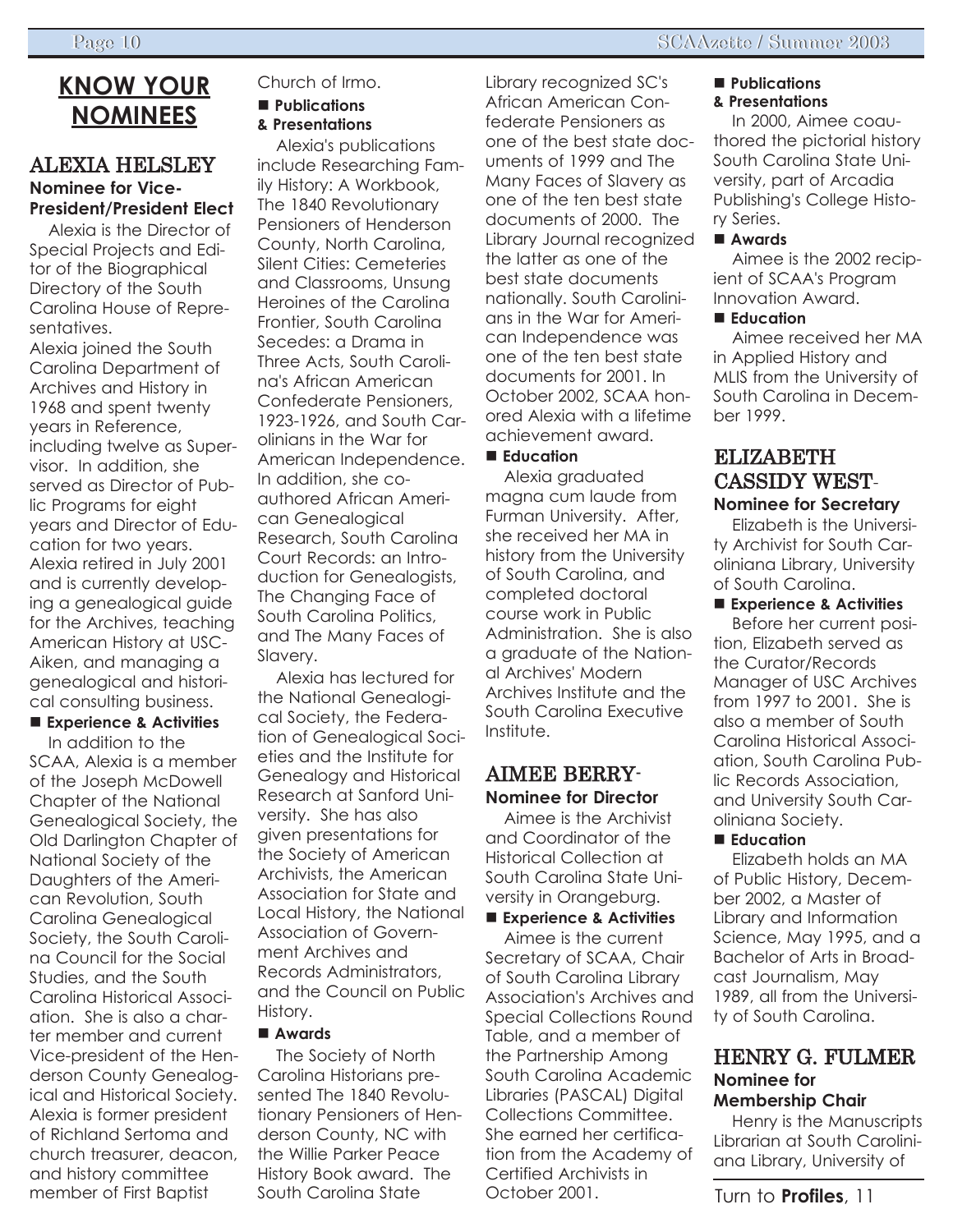## **DACUS**

FROM PAGE FIVE

Schorb of Yorkville, now York.

Two grants from the Lutz Foundation of Chester for \$5,000 and for \$12,000 and a \$4,051 grant from the Knapp Foundation of St. Michaels, Md., supplied much of the money needed for equipment purchases. The grant money purchased computer memory, a high quality scanner and Millennium Media Management software, which totaled more than \$25,000. While the equipment allowed for the actual digitization of the images, the software allows for their display in the libraryís online

#### **On the Web**

http://library.winthrop. edu/screens/opacmenu .html View "digitized collections." Each of the four listings has images.

catalog. The two features together provide cutting edge technology in the area of archival digitization and display. Digiti-zation will help save an image of the documents, many of which are on wood pulp paper and have a limited life, Herring said. Also, digitization is superior to microfilm, he said, not only because it replicates a copy with finer detail, but also because it makes its reproduction immediately available to anyone online who

has a Java browser.

Dacus Library started the digitization project in 2000 and will finish around 2005 or 2006. Already, part of the Schorb collection and historic photographs of Winthrop buildings are online.

With this digitization equipment purchase, Dacus Library joins the ranks of the premier archives collections in the country. To date, only 116 libraries in North America have the capability to digitize and then display thumbnails on their online catalogs.

There will be a cost to download the photographs for use in publications. For more information about costs and use of Archives and

Digitization will help save an image of the documents, many of which are on wood pulp paper and have a limited life. ... Also, digitization is superior to microfilm not only because it replicates a copy with finer detail, but also because it makes its production immediately available to anyone online who has a Java browser.

Special Collections, contact Gina White, archives director, at 803-323-2334.

# **PROFILES**

FROM PAGE TEN

#### South Carolina.

#### ! **Experience & Activities**

Henry has been with South Caroliniana Library since 1981. Before his current position, he served as Archivist, 1985-1992, and Library Technical Assistant, 1981-1985. During his tenure, he has written four grant proposals totaling \$281,688, funded by the National Historical Publications and Records Commission and the

National Endowment for the Humanities.

Henry has served on the Executive Board, 1992-1994, and Subcommittee on Library Education, 1991-1992, of the Palmetto Archives, Libraries, and Museums Council of Preservation (PALMCOP); the Re-Grant Instructional Advisory Group, 1995, and the South Carolina Historical Records Repositories Survey Focus Group, 1998, of the State Historical Advisory Board; and the Executive Committee,

2000-2002, of the Evangelical Lutheran Church in America, James R. Crumley, Jr., Region 9 Archives. He is currently the Chair of the University of South Carolina Libraries' Peer Review Committee, He has also served as Chair of the South Caroliniana Library Director Search Committee, 2002-2003, as a member of the Select Tenure Committee, 1999- 2002, as Faculty Secretary, 1995-2002, and as Faculty Parliamentarian, 1993-1995.

#### ! **Presentations**

Henry has given presentations at the Evangelical Lutheran Church in America, James R. Crumley, Jr., Region 9 Archives Congregational Heritage Workshop, 1994-1996, 1999-2001, and the South Carolina Library Association poster session, 1995.

#### ■ **Education**

Henry holds a BA, 1978, an MA, 1985, and an MLIS, 1991, all from the University of South Carolina.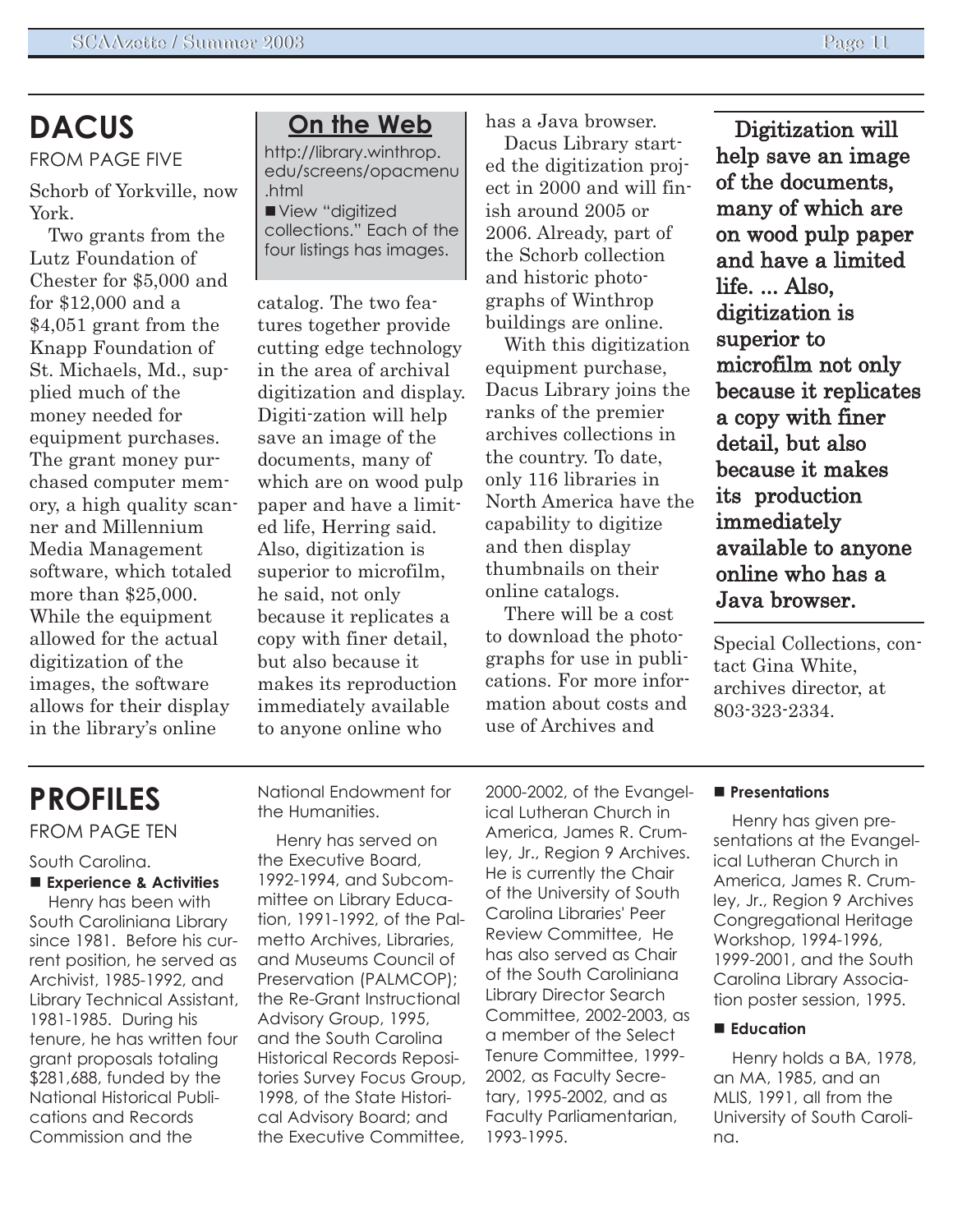# Alternative career choices for archivists

**BY AIMEE BERRY** *South Carolina State University*

EVER WONDER what else you can do with your training besides working in archives? For those of you who have a background in history, you might want to give teaching at the college level another look! Colleges are in need of knowledgeable instructors and are especially delighted to find some who are technologically well-versed.

I began working as the archivist at South Carolina State University in October 1999. In 2002, when I saw an advertisement for an adjunct history instructor at Orangeburg-Calhoun Technical College, I decided to apply because I had always wanted to try my hand at teaching. I was feeling nostalgic for the more scholarly aspects of my training (in addition to the MLIS, I received my MA in history from USC in December 1999), and, of course, I desired to supplement my income.

I began working as a part-time adjunct history instructor at Orangeburg-Calhoun Technical College in

January 2003, teaching both online and night classes. It has certainly been an interesting and educational experience! I have been able to put my history background to work on a much broader scale than my daily work as an archivist entails. In graduate school, my field of specialization was US since 1877, and more specifically, New South. To this point, I have taught Western Civilization. I and II! My archives and library background has helped me immensely in terms of finding resources to use in my classes and interpreting what I find. I have also been able to put the experience I gained with technology in general and distance learning in particular through my library and archives background to work teaching classes via the Internet. It is evidently difficult for colleges to find history instructors comfortable enough with the technology to teach distance education history courses. So someone with a library/archives and history background could be a perfect fit in this kind of application.Most importantly,

though, I have been able to put my archival knowledge and skills to work in new ways to teach students how to be good consumers of historical knowledge and resources. For one thing, as an archivist, I realize how important it is to get students excited about history so that they will want to use the materials that we strive to preserve and provide access to. In order to do this, you have to make history interesting and relevant to the students. One way that I do this is by utilizing primary sources to bring these distant historical events down to a personal, more human level that they can identify with. For example, when discussing the development of universities during the Middle Ages, the students read an account of medieval student misconduct which sounds, strangely enough, as though it could be "ripped from today's headlines!" I also try to tie what we are discussing in class to modern popular culture. I can't thank movie-makers enough for the current rash of historically-based films,

even if they are of dubious historical accuracy. For instance, few students haven't seen Gladiator, so at least they have some point of reference for a class discussion on the topic of Roman gladiators. If you can get students interested in this kind of stuff while they're students, hopefully it will carry over into their adult lives and will result in their desire to know more. This desire will hopefully lead to at least one visit to an archive!

As archivists, we are supposed to provide access to the materials while allowing researchers to develop their own interpretations of them. In keeping with this idea, I like to let my students make up their own minds about some issues. I try to present various debates on historical issues and show them the archival evidence for these arguments. I let them look at the evidence and decide for themselves what it really "says." It's funny, but the assignments that my students have seemed to enjoy the most (and